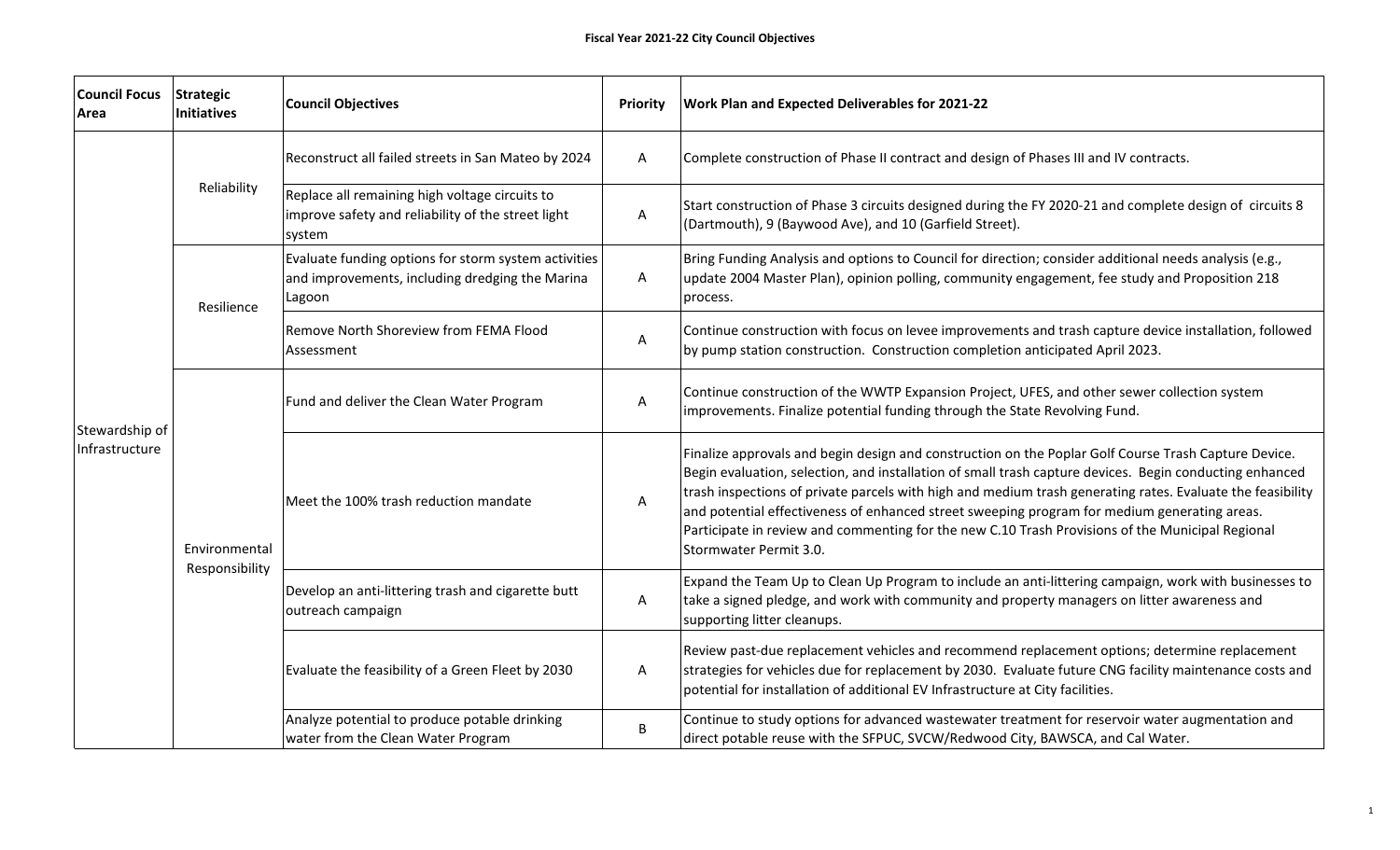| <b>Council Focus</b><br>Area | <b>Strategic</b><br>Initiatives | <b>Council Objectives</b>                                                                                                                                                                                                                                            | <b>Priority</b> | <b>Work Plan and Expected Deliverables for 2021-22</b>                                                                                                                                                                                                                                                                                                                                                                                                                   |
|------------------------------|---------------------------------|----------------------------------------------------------------------------------------------------------------------------------------------------------------------------------------------------------------------------------------------------------------------|-----------------|--------------------------------------------------------------------------------------------------------------------------------------------------------------------------------------------------------------------------------------------------------------------------------------------------------------------------------------------------------------------------------------------------------------------------------------------------------------------------|
| Quality of Life              | Neighborhoods                   | Expedite traffic management improvements based<br>on public input received from Neighborhood Traffic<br>Forums, Neighborhood Traffic Management<br>Program, and best practices and enhance<br>transparency of outcomes and frequencies of<br>Council status reports. | A               | Finalize the Laurelwood Neighborhood Traffic Action Plan, finalize Neighborhood Traffic Management<br>Program update, develop a Local Roadway Safety Plan (Caltrans requirement) and identify data-driven<br>traffic improvement projects and seek funding for implementation.                                                                                                                                                                                           |
|                              |                                 | Minimize impacts to residents from train horn noise<br>at City at-grade crossings                                                                                                                                                                                    | Α               | Peninsula Corridor Joint Powers Board (PCJPB)/Caltrain to complete design of railroad improvements at<br>4th & 5th Avenue grade crossings, and advertise for construction. City to complete design of<br>improvements within City Right-of-Way and coordinate construction schedule with Caltrain construction.                                                                                                                                                          |
|                              |                                 | Minimize parking impacts throughout the City                                                                                                                                                                                                                         | А               | Utilize Parking Management System to evaluate Downtown parking usage patterns and determine<br>potential parking policy updates. Begin CPID Zoning Code revisions to appropriately allocate parking for<br>Downtown projects.                                                                                                                                                                                                                                            |
|                              |                                 | Identify streets and intersections experiencing<br>major congestion due to regional traffic and identify<br>effective measures to mitigate the impact on traffic<br>flow and the adjacent neighborhoods                                                              | Α               | Continue to work with C/CAG and SMCTA on the US 101/92 Short Term Area Plan and Direct Connector<br>project. Begin design for Fashion Island/Norfolk intersection reconstruction to assist with alleviating<br>congestion along the 19th Avenue-Fashion Island Blvd. corridor.                                                                                                                                                                                           |
|                              |                                 | Continue Safe Streets neighborhood street closures                                                                                                                                                                                                                   | A               | Continue to support City Council's direction on implementation of the Safe Streets program. Explore<br>options to transition Safe Streets initiative to longer-term improvements after COVID-19 restrictions end.                                                                                                                                                                                                                                                        |
|                              |                                 | Implement bicycle and pedestrian projects and<br>programs that address safety and align with<br>adopted City plans                                                                                                                                                   | A               | Design six high-priority bicycle facilities identified in the 2020 Bicycle Master Plan. Evaluate speed<br>reduction in school zones, prepare policy for Council approval, and implement in locations that meet<br>applicable regulatory criteria. Continue to seek grants, funding for the design and construction of projects<br>identified in the Master Plans and for a Complete Streets Plan to develop multimodal design standards<br>and priority safety projects. |
|                              | Community<br>Services           | Implement Library Space Master Plan                                                                                                                                                                                                                                  | А               | Complete site visit, design new information desk and layout of entrance, purchase new desk and other<br>furniture.                                                                                                                                                                                                                                                                                                                                                       |
|                              |                                 | Create COVID-19 children's programming                                                                                                                                                                                                                               | A               | Continue LEAP program through end of pandemic; program anticipated to be phased out by Fall 2021.<br>Other recreation programs will continue to be modified based on health guidelines.                                                                                                                                                                                                                                                                                  |
|                              |                                 | Create a senior library outreach program with home<br>delivery for homebound seniors                                                                                                                                                                                 | A               | After piloting delivery program in FY 2020-21, Library will assess long-term feasibility of this program post-<br>pandemic.                                                                                                                                                                                                                                                                                                                                              |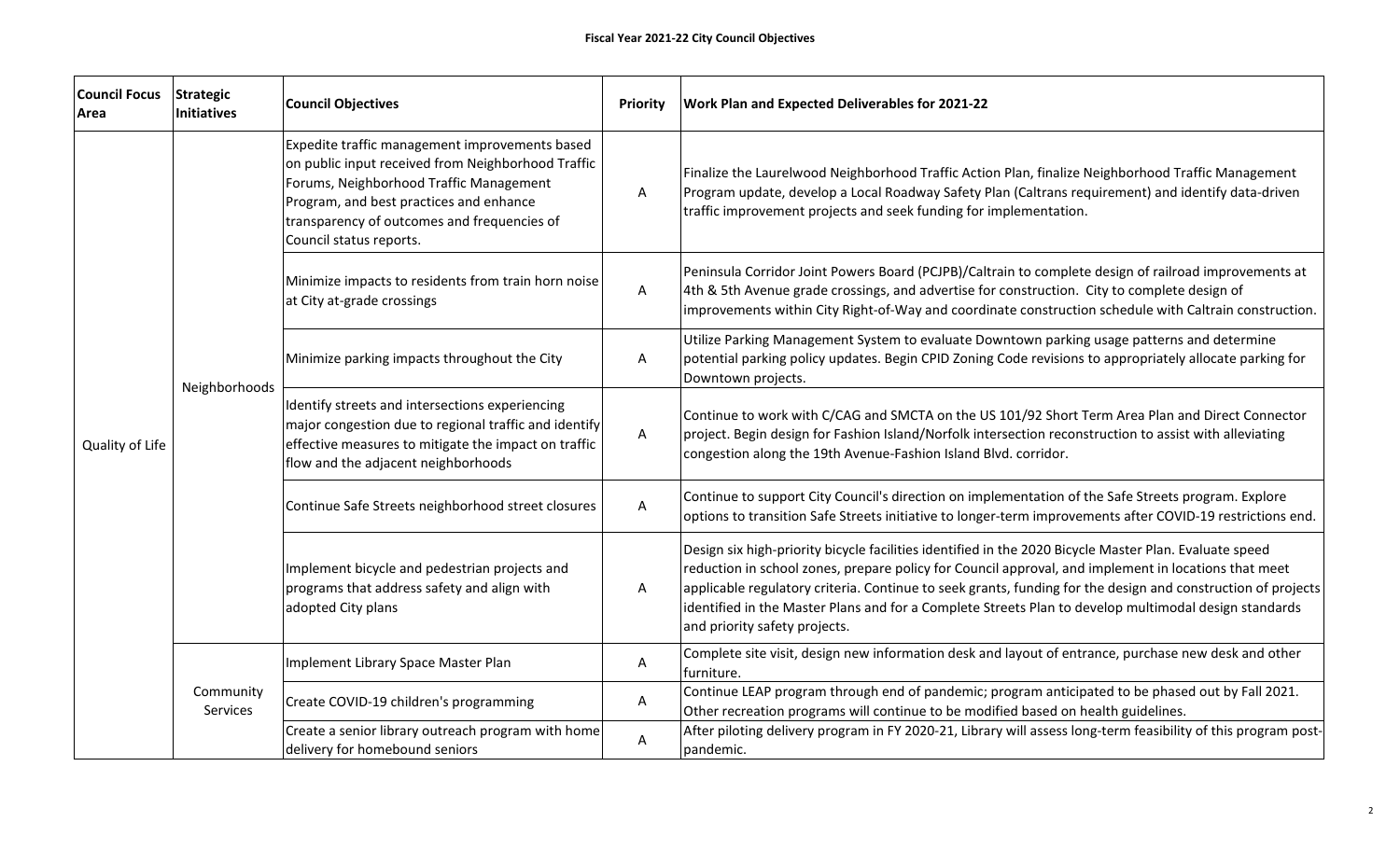| <b>Council Focus</b><br>Area | <b>Strategic</b><br>Initiatives    | <b>Council Objectives</b>                                                                                                                           | Priority | <b>Work Plan and Expected Deliverables for 2021-22</b>                                                                                                                                                                                                                                                                                                                                                                                         |
|------------------------------|------------------------------------|-----------------------------------------------------------------------------------------------------------------------------------------------------|----------|------------------------------------------------------------------------------------------------------------------------------------------------------------------------------------------------------------------------------------------------------------------------------------------------------------------------------------------------------------------------------------------------------------------------------------------------|
| Quality of Life              | <b>Public Health</b><br>and Safety | Enhance police accountability, transparency, and<br>efficiency and expand on coordinating police<br>services with mental health and social services | Α        | Integrate mental health clinician services into operations and increase officer training related to de-<br>escalation, crisis response, etc. Implement dashboard cameras on patrol vehicles to increase<br>transparency. Implement stop data collection/reporting requirements of the Racial and Identity Profiling<br>Act (RIPA).                                                                                                             |
|                              |                                    | Assess ability to strengthen existing red tag<br>ordinance                                                                                          | Α        | Bolster use of existing suite of enforcement tools, including financial and criminal penalties, to improve<br>compliance for repeat violators of SMMC Chapter 7.50.                                                                                                                                                                                                                                                                            |
|                              |                                    | Implement the Safe and Secure Neighborhoods<br>Initiative                                                                                           | Α        | Continue to evaluate technology options to enhance neighborhood safety, including ongoing deployment<br>of Automated License Plate Reader (ALPR) technology at strategic fixed locations throughout the City.                                                                                                                                                                                                                                  |
|                              |                                    | Host a community conversation on policing in San<br>Mateo                                                                                           | A        | Host Real Talk Sessions (monthly); Coffee with a cop (quarterly); Virtual Ride Alongs (bi-monthly); and<br>other activities to promote communciation. Launch new Community Policing Academy to enhance<br>understanding of the Police Department.                                                                                                                                                                                              |
|                              |                                    | Explore banning smoking in commercial areas                                                                                                         | B        | Implementation of this item will be deferred to a future fiscal year.                                                                                                                                                                                                                                                                                                                                                                          |
| Framing the<br>Future        |                                    | Create a Diversity and Equity taskforce                                                                                                             | А        | Form a taskforce to address equity and diversity on City Boards and Commissions and expand community<br>forums and trainings.                                                                                                                                                                                                                                                                                                                  |
|                              |                                    | Implement the Climate Action Plan and work to<br>reduce greenhouse gas emissions                                                                    | Α        | Continue implementation of new measures from the 2020 CAP including commercial energy efficiency<br>benchmarking, expansion of EV infrastructure, and explore reach codes for the 2022 Building Code<br>update.                                                                                                                                                                                                                                |
|                              |                                    | Create a racial equity community art project                                                                                                        | A        | Assemble team of community and CAC members to explore and plan a community art project to present<br>to City Council.                                                                                                                                                                                                                                                                                                                          |
|                              |                                    | Social Leadership Pursue development of additional housing including<br>affordable and workforce housing                                            | А        | Continue to look for opportunities to increase supply of affordable and workforce housing, including<br>surplus City sites downtown and acquisition/rehab of existing housing. Continue to look for additional<br>funding sources.                                                                                                                                                                                                             |
|                              |                                    | Evaluate potential mandates regarding composting<br>in multi-family dwellings                                                                       | B        | Continue to work with the South Bayside Waste Management Authority (SBWMA) and Recology to<br>increase organic compost collection in multifamily dwellings per the requirements of State Senate Bill<br>1383. The SBWMA's Organic to Energy Pilot Program converting the organic debris in multi-family<br>dwellings and the commercial sectors' garbage waste streams into clean energy is scheduled to begin in<br>late spring early summer. |
|                              |                                    | Consider the adoption of wage theft protections                                                                                                     | C        | Staff will continue to monitor the adoption and implementation of wage theft protections in other<br>municipalities.                                                                                                                                                                                                                                                                                                                           |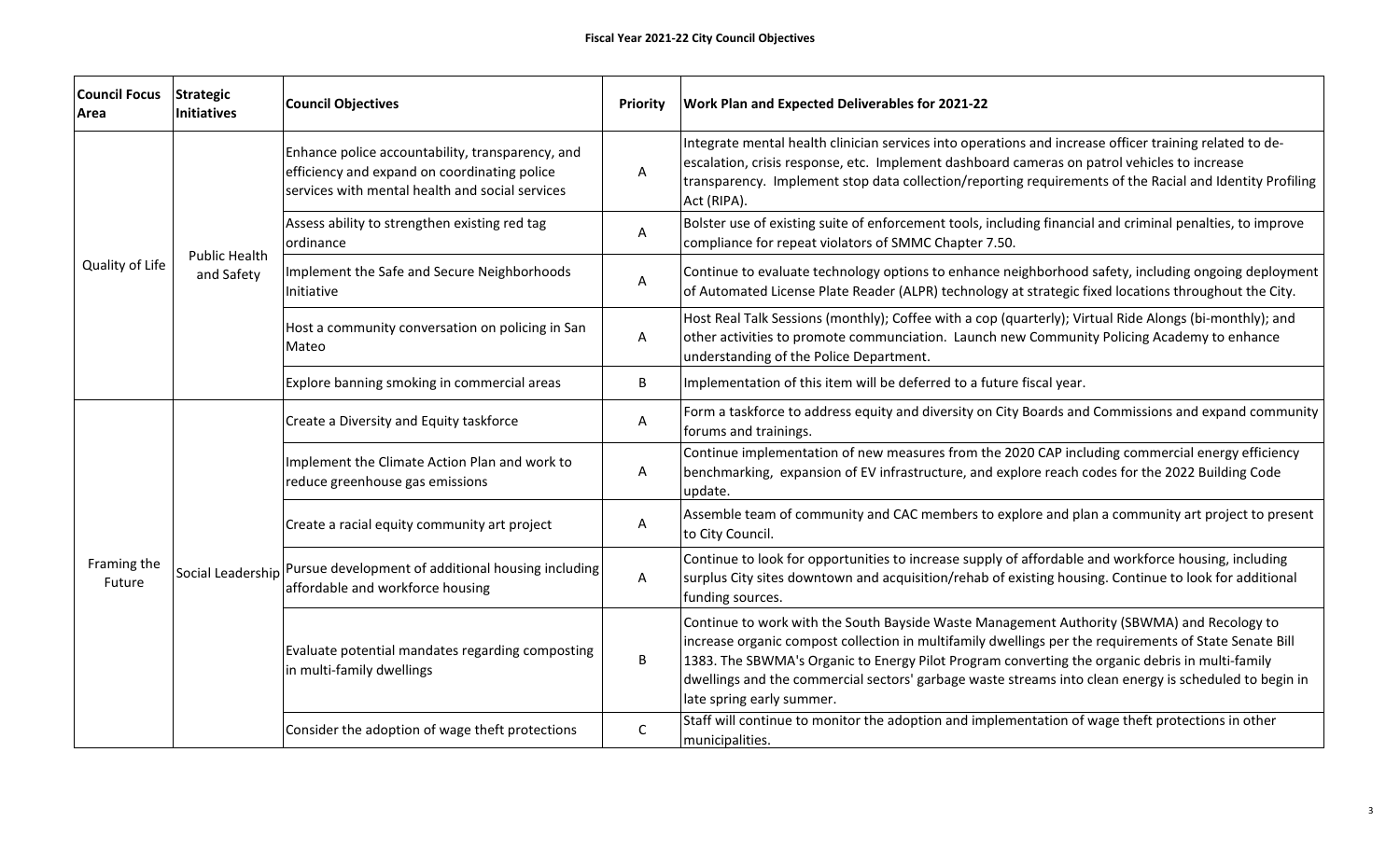| <b>Council Focus</b><br>Area | <b>Strategic</b><br><b>Initiatives</b> | <b>Council Objectives</b>                                                                                                | <b>Priority</b> | <b>Work Plan and Expected Deliverables for 2021-22</b>                                                                                                                                                                                                                                                                                                                                                                                                                                                            |
|------------------------------|----------------------------------------|--------------------------------------------------------------------------------------------------------------------------|-----------------|-------------------------------------------------------------------------------------------------------------------------------------------------------------------------------------------------------------------------------------------------------------------------------------------------------------------------------------------------------------------------------------------------------------------------------------------------------------------------------------------------------------------|
| Framing the<br>Future        | Strategic<br>Planning                  | Implement the Central Park Master Plan                                                                                   | A               | Preferred playground design selected and initiation of construction documents underway; fundraising for<br>Fallen Heroes Memorial on-going.                                                                                                                                                                                                                                                                                                                                                                       |
|                              |                                        | Update the General Plan                                                                                                  | A               | Staff will update City Council on General Plan status at least quarterly and increase outreach efforts by<br>completing a Citywide informational mailing, adminsitering a statistically significant community survey on<br>the General Plan, and conducting additional targeted outreach using Council and volunteer resources to<br>the extent they are available. Conversion of existing land uses into housing will be an integral part of the<br>GP update, particularly with respect to the Housing Element. |
|                              |                                        | Develop a funding strategy for existing<br>infrastructure plans                                                          | A               | Develop known and potential funding sources for existing master plans and present identifed alternatives<br>to City Council.                                                                                                                                                                                                                                                                                                                                                                                      |
|                              |                                        | Evaluate appropriate frequency for standardized<br>and routine statistically-valid community surveys                     | A               | Hold a study session to discuss frequency for a community survey and integration of surveys into the<br>General Plan process.                                                                                                                                                                                                                                                                                                                                                                                     |
|                              |                                        | Review Municipal Code provisions related to<br>development review process and identify<br>opportunities for streamlining | Α               | CDD: Continue to make revisions to known code errors/ambiguities, reevaluate<br>application/implementation of existing codes, continue to work on major code changes already<br>underway, plan for critical substantive code changes not already underway for FY 2022-23.<br>Public Works: Begin the update of engineering standard details, specifications, and Municipal Code<br>sections, and develop guidelines and procedures to streamline development reviews for work in the<br>public right-of-way.      |
|                              |                                        | Plan for the downtown grade separations and long-<br>term train corridor improvements                                    | B               | Given the B priority, development of RFP/RFQ for Long-Term Grade Separation Plan to be deferred to FY<br>2022-23.                                                                                                                                                                                                                                                                                                                                                                                                 |